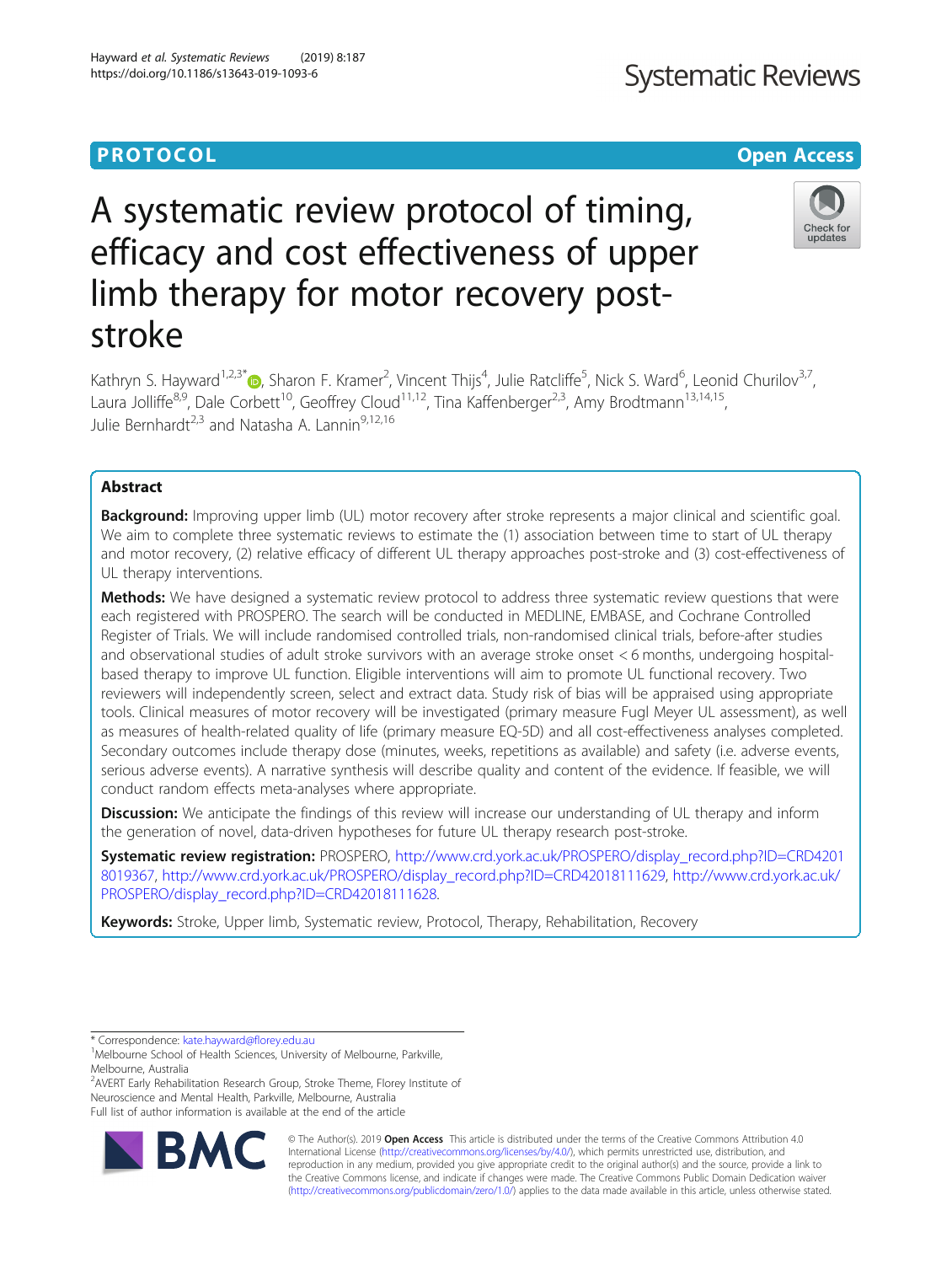# Background

Up to 80% of stroke survivors have upper limb impairment early after stroke  $[1-3]$  $[1-3]$  $[1-3]$  $[1-3]$ , and few demonstrate complete functional recovery at 6 months post-stroke [[1](#page-6-0), [4\]](#page-6-0). Upper limb rehabilitation trials designed to improve recovery rates have been largely unsuccessful. As a result, the burden of upper limb impairment after stroke remains high [[5\]](#page-6-0). Therefore, understanding how to improve the potential for recovery of upper limb function remains a major scientific, clinical and patient priority  $[6, 7]$  $[6, 7]$  $[6, 7]$  $[6, 7]$ .

Why has it proved difficult to improve upper limb recovery after stroke? Upper limb therapy provided clinically is described as too little, too late in the recovery timeline [[8](#page-6-0)]. Recent high-profile clinical trials of upper limb rehabilitation have evaluated relatively low amounts of therapy (13 to 36 h total or  $\sim$  30 min/day), e.g. [\[9](#page-6-0), [10](#page-6-0)] and/or enrolled patients relatively late poststroke (i.e.  $> 6$  months post-stroke), e.g. [[11](#page-6-0)]. It remains unclear whether these trials were equivocal because the therapy was ineffective in terms of how much, when or what was delivered. Several syntheses have highlighted the importance of how much therapy; defining 30 min/ day as too low  $[12]$  $[12]$  $[12]$ , and 2 h per day as an emerging therapy threshold [\[13](#page-6-0)]. To date, no systematic review has examined the impact of the timing after stroke when rehabilitation is delivered.

Current clinical practice guidelines recommend that stroke patients start therapy as soon as possible poststroke [\[14\]](#page-6-0). The rationale for early upper limb therapy post-stroke is supported by robust preclinical (animal) evidence, where it is well established that there is a sensitive window of heightened plasticity starting around 5 days after ischaemic stroke [[15](#page-6-0), [16](#page-6-0)]. In rodents, upper limb reaching therapy that is commenced at the beginning of the sensitive window capitalises on the injury-induced plasticity environment to produce gains in reaching that are quantitatively and qualitatively superior to those achieved when therapy of the same dose and duration is started later (around 14 and 30 days post-stroke) [\[15](#page-6-0)]. This underpins the rationale that timing of therapy is critically important. In humans, the post-stroke sensitive window is proposed to begin within the first 10 days post-stroke [[17\]](#page-6-0) and to extend out to 3 and even 6 months poststroke [[1,](#page-6-0) [4](#page-6-0), [18\]](#page-6-0). The wide sensitive window of 6 months post-stroke needs to be better understood to guide recommendations around the critical time window to deliver upper limb therapy. A handful of upper limb trials have commenced training  $\leq 10 \text{ days}$  poststroke [\[10](#page-6-0), [19\]](#page-6-0). None have directly compared the effects of starting training early compared to a later time point. This is a major gap, which can be probed by looking at the functional gains demonstrated in previous upper limb studies that have started therapy and documented

outcomes within the potential sensitive window, the first 6 months post-stroke.

The majority of completed upper limb therapy trials have tested what therapy approach to provide. Despite this, the ideal upper limb therapy intervention(s) that can improve recovery after stroke remains largely unknown. Previous Cochrane systematic reviews of specific therapy approaches have demonstrated an evidence gap, which highlights limited and/or insufficient evidence for upper limb therapy approaches that span repetitive task training [[20](#page-6-0)], constraint-induced movement therapy [\[21\]](#page-6-0), electromechanical and robot-assisted therapy [\[22\]](#page-6-0) and hands-ontherapy interventions [\[23\]](#page-6-0). No systematic review has compared the relative benefit of different treatment approaches tested within clinical trials. While a previous review provided a summary of individual therapy approaches that started early post-stroke [[24\]](#page-6-0), the authors did not compare outcomes across therapy approaches. Direct comparison between different therapy approaches is also seldom performed in a single study due to sample size and cost constraints. Completing a review that directly compares different intervention approaches may help to establish the relative efficacy of each approach, as well as a potential hierarchy of treatment approaches to target in future trials.

The amount of upper limb therapy provided after stroke is currently pragmatic (i.e. based on available resources and what can be comfortably delivered within existing health services) rather than what might work (i.e. aspirational to match best scientific evidence). Delivery of more therapy is considered to be cost-ineffective (e.g. staffing, environment). However, consideration of the health economic arguments for optimum upper limb therapy is rarely mounted but are warranted to inform best clinical practice and policy decisions.

To address these gaps, we aim to identify relevant upper limb therapy studies that aim to improve functional recovery post-stroke and include participants of an average stroke onset < 6 months who are undergoing hospitalbased therapy. We have designed a systematic review protocol to address three research questions that have been prospectively registered with PROSPERO. Systematic reviews are resource- and time-intensive, using data from a single search strategy to inform multiple questions is one way to mitigate such issues. We plan to address the following study objectives:

- 1. Estimate the association between time to start upper limb therapy and outcome, taking into consideration dose of therapy;
- 2. Estimate the relative efficacy of different upper limb therapy approaches post-stroke, taking into consideration time to start and dose of therapy; and
- 3. Estimate the cost-effectiveness of upper limb therapy interventions.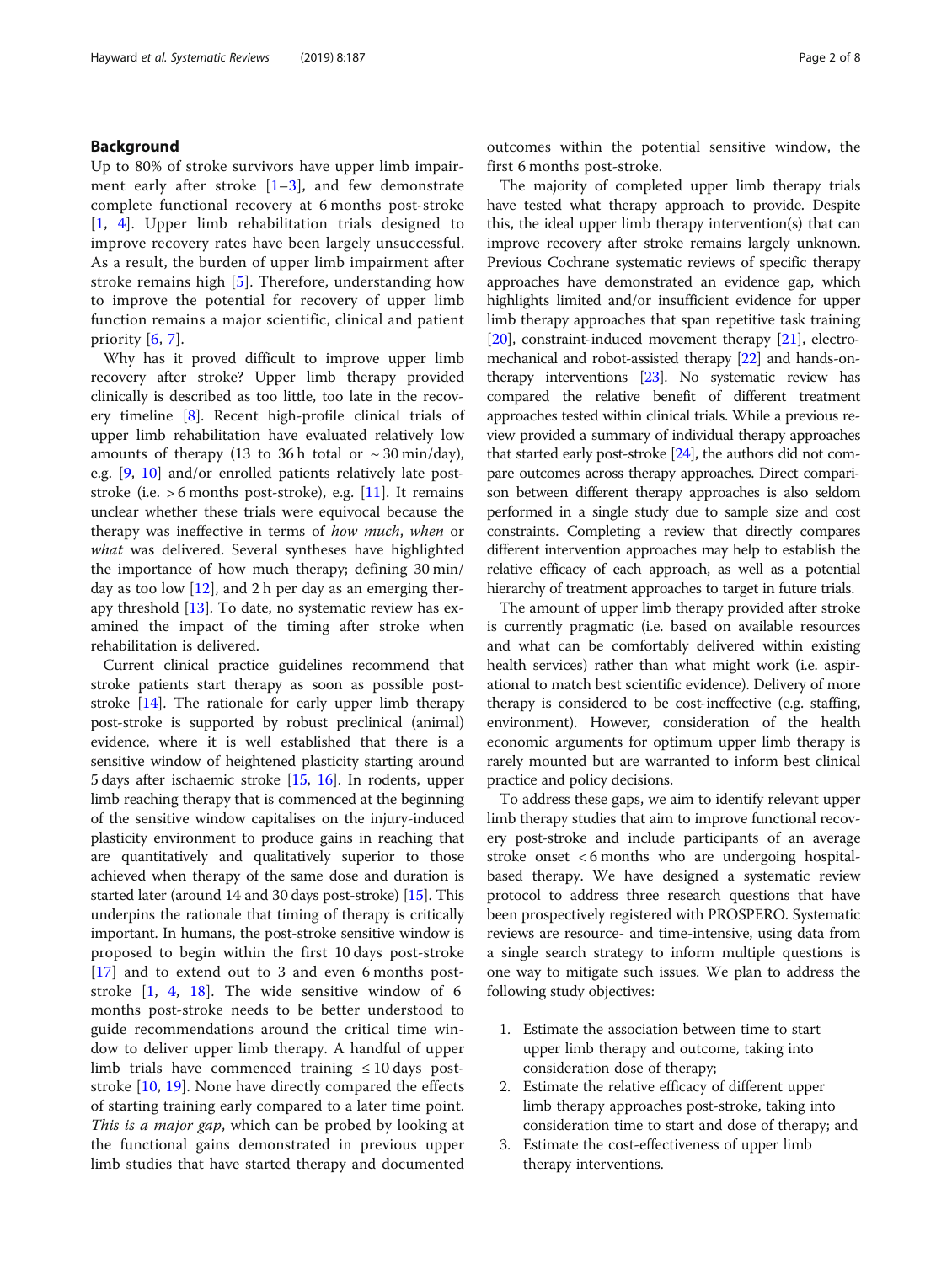# Methods and design

The present protocol is reported in accordance with the Preferred Reporting Items for Systematic Reviews and Meta-Analyses Protocols (PRISMA-P) statement [\[25](#page-6-0)–[27](#page-6-0)] (see PRISMA-P checklist in Additional file [1](#page-5-0)). This protocol covers three research questions that will be answered from one systematic search strategy. All research questions have been prospectively registered on the International Prospective Register of Systematic Reviews (PROSPERO): timing (registration number, CRD42018019367), therapy efficacy (registration number, CRD42018111629) and costeffectiveness (registration number, CRD42018111628).

# Search strategy for identification of relevant studies

Electronic searches will be conducted in MEDLINE (via Ovid), EMBASE (via Ovid) and Cochrane Controlled Register of Trials (CENTRAL). Hand searches of reference lists of included studies or identified relevant reviews will be employed. The search strategy will include terms related to stroke, upper limb function and movement, and therapy (see Additional file [1](#page-5-0) for MEDLINE/EMBASE, which was adapted for CENTRAL). The only search strategy limit is 'human'. Language limits of English, Dutch, French, German will be applied when screening studies.

### Eligibility

Studies will be selected according to the criterion outlined below.

# Types of studies

We will select randomised controlled trials (RCTs), including cluster RCTs, controlled (non-randomised) clinical trials or cluster trials, before-after studies, and observational studies (prospective and retrospective cohort studies, case-control or nested case-control studies) which have a minimum of two waves of assessment, i.e. pre/baseline and post-intervention/follow up. We will exclude cross-sectional studies, case series, case reports, qualitative studies, surveys, protocols papers, conference proceedings and reviews. Data from any study design will be included in the timing systematic review; however, only RCTs will be included in the therapy efficacy. The costeffectiveness systematic review will include studies reporting full economic evaluations using cost-effectiveness and/or cost-utility analysis methods incorporating both studies conducted alongside RCTs and health economic model-based analyses (e.g. deterministic decision analysis, Markov models, populated with data from the literature).

# **Participants**

Studies that include adults  $(\geq 18 \text{ years})$  with a diagnosis of stroke (ischaemic or haemorrhagic, or at minimum 50% of the sample), average stroke onset < 6 months and

undergoing hospital-based in- or out-patient therapy will be included.

#### Interventions

All studies of upper limb therapy (experimental or usual care intervention) with the aim to improve function will be included. Examples include bilateral arm training, biofeedback, Bobath approach, constraint-induced movement therapy, electrical stimulation, hands-on therapy (manual therapy techniques), repetitive task training, robotics, strength training, task-specific training, virtual reality, standard therapy [\[28\]](#page-6-0). As this review centres around upper limb motor therapy only, we will exclude

- Use pharmacological (e.g. recovery-promoting drugs), complimentary (e.g. acupuncture), noninvasive brain stimulation or priming intervention(s) (e.g. transcranial magnetic stimulation) in combination with or without therapy
- Have a primary focus to reduce secondary impairments, e.g. pain, contracture, spasticity, subluxation
- Focus on general motor recovery, e.g. activities of daily living
- Focus on non-motor impairments, e.g. sensory, hemispatial neglect with or without motor practice
- Do not include any upper limb therapy, e.g. mental/ motor imagery alone

# Comparisons or control

No restrictions will be made on the comparison or control group (e.g. attention control groups and active comparisons will be included).

# Outcome measures

All clinical measures used to document upper limb recovery (change) [\[17](#page-6-0)] across two assessment time points, e.g. pre to post-intervention will be explored, as well as follow up if available to provide information about the sustainability of recovery gains. For the review of timing and efficacy, the clinical outcome that is considered to best reflect recovery of upper limb impairment is the Fugl Meyer Upper Limb (FMUL) [[29](#page-6-0)]. This measure has been recommended by the international Stroke Rehabilitation and Recovery Roundtable as a core data element [[29\]](#page-6-0). As this recommendation was made in 2017, many studies may report other measures. This includes measures of upper limb activity, such as Action Research Arm Test (ARAT), Box and Block Test (BBT), Wolf Motor Function Test (WMFT), Nine-Hole Peg Test (9HPT) and Motor Assessment Scale (MAS) [\[13](#page-6-0)]. Where multiple measures are published, the Fugl Meyer will be prioritised over all other measures (primary outcome), followed by timed measures (e.g. Box and Block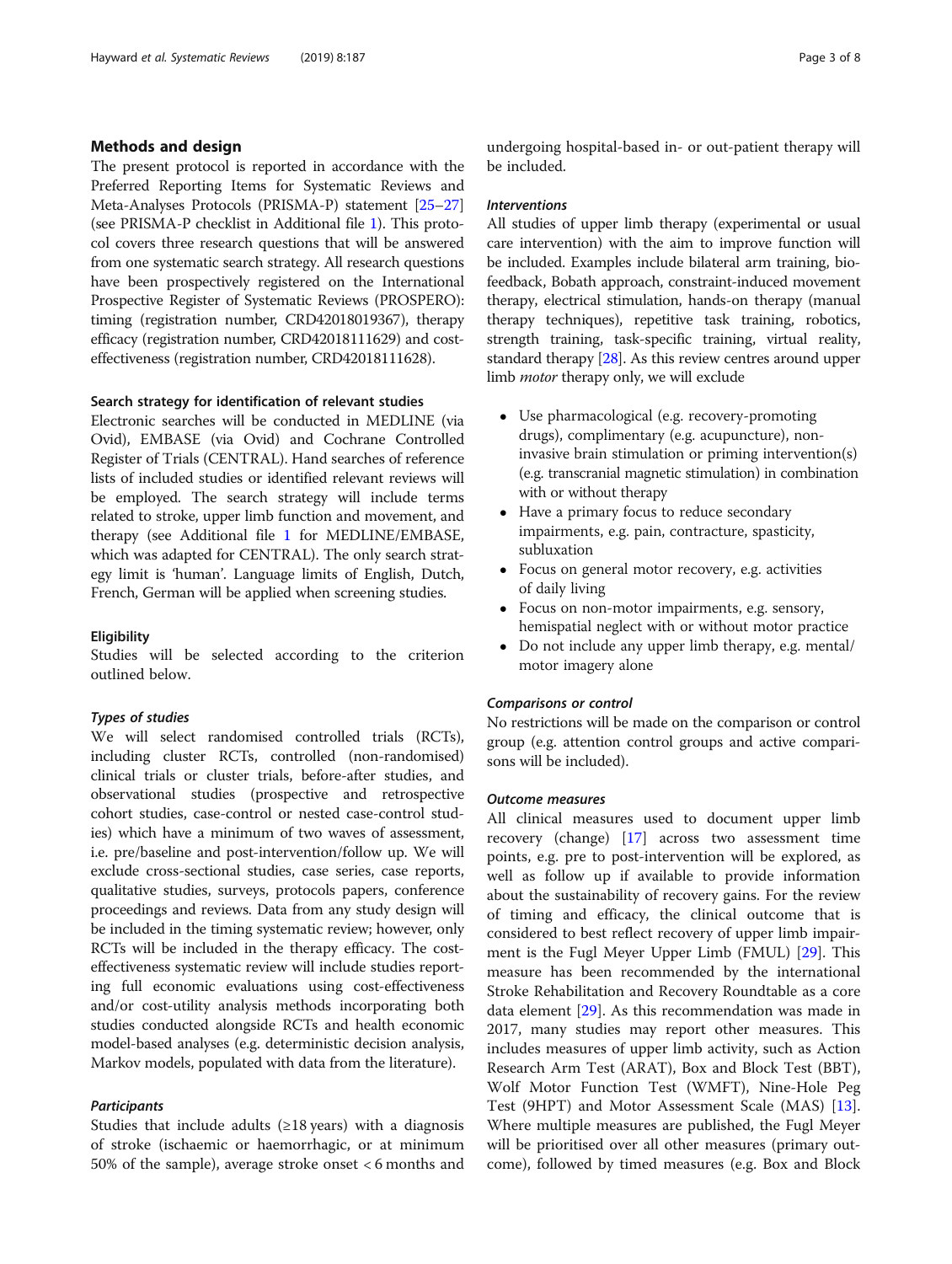Test) over observational measures (e.g. MAS). Timed measures will be prioritised over observational (or quality of movement) measures as they reduce examiner bias. Secondary outcomes of therapy dose (i.e. minutes, weeks, repetitions as available) and safety (i.e. reported adverse events and serious adverse events) will be considered (see data extraction for more details).

We will explore change in health-related quality of life within the cost-effectiveness review. We will extract any generic- or condition-specific preference or non-preference-based measures of health-related quality of life. Where multiple measures are published, we will prioritise incremental change in health-related quality of life measured using EuroQol (EQ-5D) [\[30](#page-6-0), [31\]](#page-6-0). EQ-5D is our top priority as it is the recommended core data element from the International Stroke Rehabilitation and Recovery Roundtable and is most widely used in clinical research [\[29](#page-6-0)].

#### Screening of studies

All studies identified by the search strategy will be uploaded to Covidence (<https://www.covidence.org/> [[32\]](#page-6-0)) and duplicates removed. Two authors (KH/SK) will screen studies for eligibility based on title and abstract using predetermined criteria (see Table 1 for summary). Full text for all remaining studies will be retrieved and reviewed independently (KH/SK). Reports from the same study population will be linked to ensure that data from a particular population is only included once in analysis. Authors of studies may be contacted to collect data that is missing or to clarify details of the study to ensure appropriate study inclusion (e.g. regarding post-stroke time to recruitment). If a disagreement regarding eligibility occurs, it will be resolved by discussion and review of criteria amongst KH/SK. If not resolved, a third reviewer (one of NL or NW) will be involved to achieve a consensus. If still not resolved, a further two

reviewers (two of JB/VT/DC) will be involved. If no consensus is reached, all reviewers will discuss the article, and if no consensus is achieved, it will be documented in the review. The results of the screening process will be provided in detail using a PRISMA study flow chart.

# Data extraction

Two independent reviewers (of KH/TK/LJ/NL) will extract data using a predetermined data collection form. If queries or discrepancies regarding data extraction occur, these will be resolved by discussion between reviewers. If not resolved, an additional reviewer will extract the data (of VT/GC/AB). If no consensus is achieved, our statistician (LC) will review the paper and make a final verdict. The data extraction form will record information regarding the following:

- 1. Study details, i.e. authors, date, location of study and setting, design and stratification
- 2. Participants' information, i.e. number of participants, age, sex, characteristics of stroke including type, severity of stroke and upper limb impairment
- 3. Clinical outcome measures, i.e. impairment and activity (per outcome measures)
- 4. Biomarker measures of the corticospinal tract, i.e. motor evoked potential status
- 5. Time post-stroke to recruitment, assessment and/or intervention start, i.e. days post-stroke
- 6. Dose of therapy, i.e. minutes, weeks and repetitions as available. We will extract minutes or repetitions per session, per day and total minutes and repetitions. Where both active dose and total dose (active and rest) are provided, both will be extracted and synthesised separately.
- 7. Schedule of therapy, i.e. frequency of sessions, weeks of therapy

|  | Table 1 Eligibility criteria |  |
|--|------------------------------|--|
|--|------------------------------|--|

| Inclusion                                                                                                                                                                                                                                                       | Exclusion                                                                                                                                                                                                                                                                                                                                                    |  |  |
|-----------------------------------------------------------------------------------------------------------------------------------------------------------------------------------------------------------------------------------------------------------------|--------------------------------------------------------------------------------------------------------------------------------------------------------------------------------------------------------------------------------------------------------------------------------------------------------------------------------------------------------------|--|--|
| Adults (>17 years) with a diagnosis of stroke (ischaemic or haemorrhagic)<br>and average stroke onset <6 months (or at least 50% of the sample has<br>diagnosis of stroke within the time frame) undergoing hospital based (in<br>or outpatient) rehabilitation | Pharmacological, complimentary, non-invasive brain stimulation or<br>priming intervention(s) [delivered in conjunction with motor practice<br>interventions(s) or alone, ie as a control].                                                                                                                                                                   |  |  |
| Upper limb therapy (experimental or usual care intervention) with the<br>aim to improve function                                                                                                                                                                | Interventions with the primary focus to reduce secondary impairments<br>e.g., pain, contracture, spasticity, subluxation; that do not include any<br>upper limb motor practice e.g., mental/motor imagery practice alone; or<br>for general motor practice e.g., activities of daily living, or non-motor<br>impairments e.g., sensory, hemispatial neglect. |  |  |
| A minimum of two waves of motor impairment or activity assessment<br>i.e., pre and post intervention                                                                                                                                                            |                                                                                                                                                                                                                                                                                                                                                              |  |  |
| Study design of RCT, non RCT, cohort and observational, pre-post single<br>group. Any control intervention eligible.                                                                                                                                            | Single case, case series, qualitative, surveys, protocols, conference<br>proceedings, cross-sectional, review, single session intervention                                                                                                                                                                                                                   |  |  |
| Languages: English, Dutch, French, German (SK/VT/TK fluent).                                                                                                                                                                                                    |                                                                                                                                                                                                                                                                                                                                                              |  |  |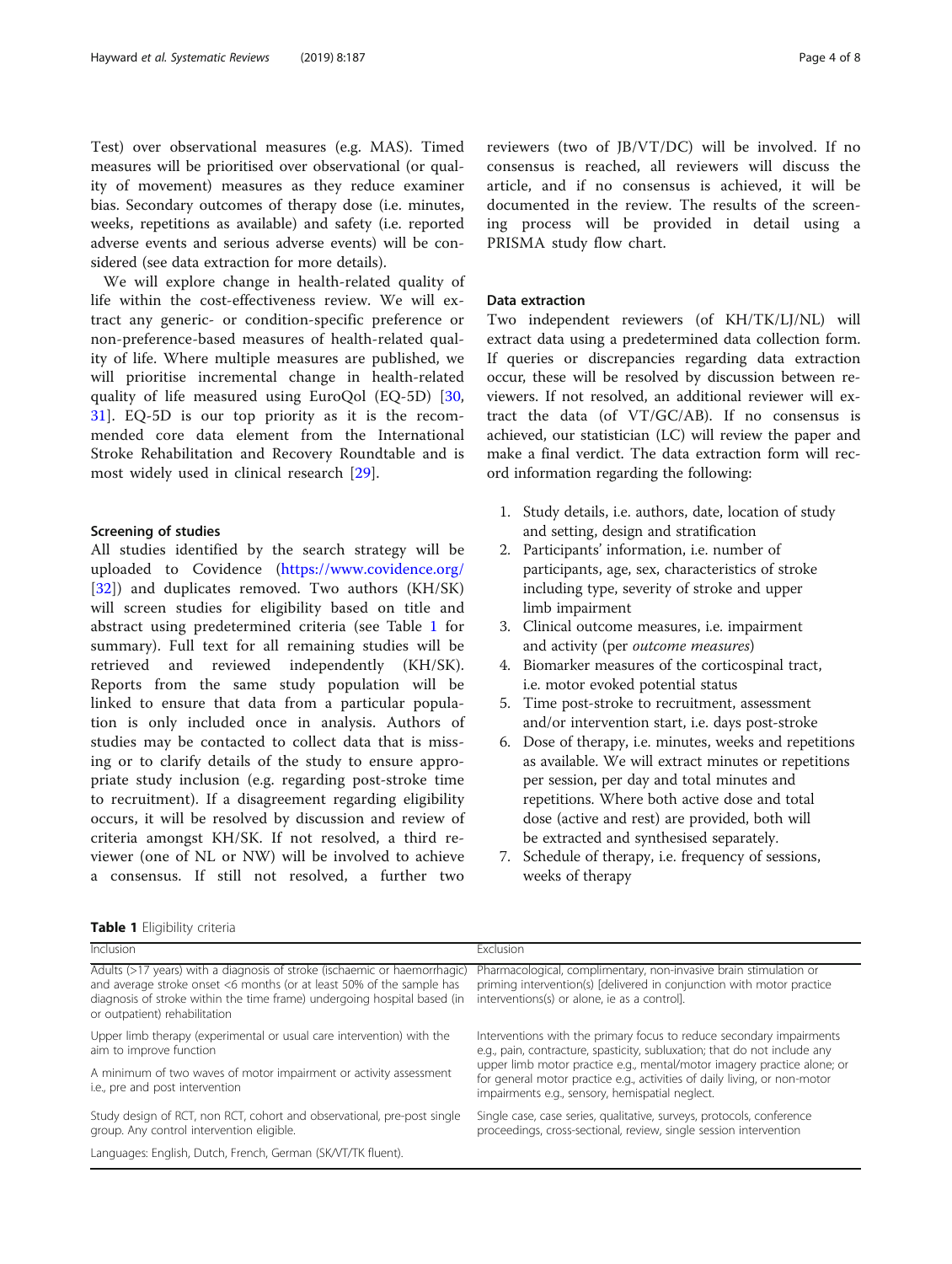- 8. Content of therapy, i.e. therapy approach, structure of therapy sessions
- 9. Safety, i.e. adverse events and serious adverse events as the total number
- 10. Economic evaluation, i.e. resource use associated with the intervention and estimating resources and costs, study perspective (e.g. health system, societal), time horizon, discount rate, currency, price data, assumptions, personal and societal, and health-related quality of life (per above outcome measures above), as well as the full economic evaluations using cost-effectiveness and/or costutility analysis and health economic model-based analyses
- 11. Results for clinical measures, i.e. means, standard deviations, coefficients,  $p$  values, effect size, medians, interquartile ranges
- 12. Missing/incomplete data to be followed up

The corresponding author of any study with missing or incomplete data will be contacted for further information.

# Risk of bias

We will use the Cochrane Risk of Bias tool to examine bias across five domains for randomised controlled trials [[33\]](#page-6-0). For other designs, we will use the ROBINS-I tool [[34\]](#page-6-0). Two reviewers (of JB/NW/VT) will use the appropriate tool to independently rate each included study. If queries or discrepancies regarding data extraction occur, these will be resolved by discussion between reviewers. If not resolved, a further two authors (GC/AB) will complete the risk of bias tool. If no consensus is achieved, our statistician (LC) will review the paper and make a final verdict.

### Strategy for data synthesis

Our systematic review results will be reported by describing study characteristics, participant characteristics and outcome results. For all outcomes considered, we will present summary data for each therapy group and effect estimates and confidence intervals as feasible. We will also describe our literature search results, as well as the methodological quality and risk of bias results using tables, figures and text. Strength of the evidence will be determined using GRADE as appropriate [[35\]](#page-6-0). We will evaluate whether we have sufficient data to conduct random effects meta-analysis. We will also ensure that the body of literature is sufficiently homogenous in terms of clinical (e.g. patient characteristics), methodological (e.g. study design) and statistical (e.g. forest plot consistency) characteristics. For example, we will use our clinical insight to assess for clinical heterogeneity, methodologists will assess for methodological heterogeneity, and statistical heterogeneity will be calculated. We will try to explain potential heterogeneity via subgroup analysis and meta-regression analysis, as described below.

# **Timing**

We will explore the distribution of the data and allocate cohorts to timing categories based on mean/median group values. Our framework for time window classification is the recent Stroke Rehabilitation and Recovery Roundtable recommendations, as the chosen time-windows are linked to our current understanding of the neurobiology of recovery [\[17](#page-6-0)]:

- Hyperacute,  $\leq 24$  h post-stroke
- Acute, > 24 h but ≤ 7 days post-stroke
- Early subacute,  $> 7$  days but  $\leq 3$  months post-stroke
- Late subacute, > 3 months but ≤ 6 months post-stroke

If data are appropriate for quantitative synthesis, we will pool effects across studies within each time window (subgroups) using random effects meta-analysis models to report standardised mean difference (95% CI). This will accommodate both our primary outcome of interest (Fugl Meyer), as well as other outcome measures that may be used. Standard deviation to inform the analysis will be extracted from text, calculated from available data in text or by contacting the primary author. We will also calculate measures of heterogeneity and consistency as appropriate. If data are appropriate, the association of timing with estimated effects on functional outcomes using a random effects meta-regression analyses and a sensitivity analysis of studies assessed as low risk of bias will be completed.

# Clinical efficacy

We will allocate studies to therapy approaches consistent with a recent Cochrane review [[28\]](#page-6-0), with inappropriate categories removed consistent with our eligibility criteria, e.g. recovery-promoting drugs and non-invasive brain stimulation. Intervention approach categories of interest are bilateral arm training, biofeedback, Bobath approach, constraint-induced movement therapy, electrical stimulation, hands-on therapy (manual therapy techniques), repetitive task training, robotics, strength training, task-specific training, virtual reality, standard therapy category (i.e. control group) and others. If data are appropriate, we will attempt conducting a network meta-analysis (NMA). This analysis is particularly useful when there is a lack of head-to-head studies or when both relevant head-to-head and standard treatmentcontrolled studies exist. The network meta-analysis approach allows ranking of interventions. Key considerations that will be evaluated on completion of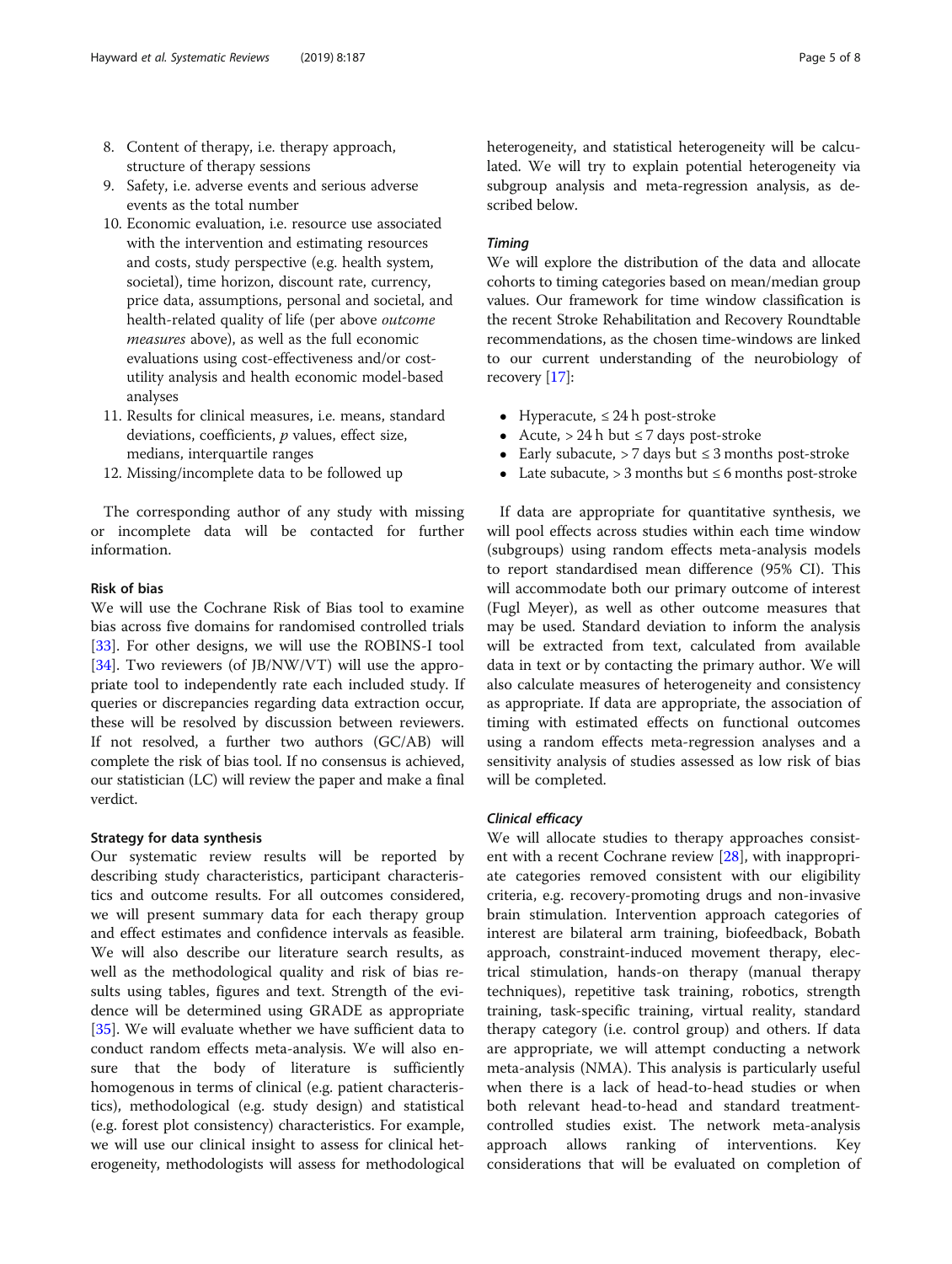<span id="page-5-0"></span>data extraction for NMA will be handling of multi-arm trials, variance structures and assessment of fit and consistency. This analysis will be conducted in Stata and/or R, and median rankings (or point estimates) will be calculated using a random effects model that makes use of all available direct and indirect data. The degree of uncertainty for all point estimates will be reported as 95% confidence/credible intervals (CIs).

# Cost-effectiveness

We will use the CHEERS statement to examine the reporting quality of the identified economic evaluations [[36\]](#page-6-0). If possible, we will pool effects across studies using random effects meta-analysis models as appropriate for specific outcomes and the data available for analysis. Key considerations for pooled analysis will be the number of studies identified, their quality and consistency of cost and outcomes.

# Ethics, amendments and dissemination

We will use only secondary de-identified data to address the three research questions; therefore, ethics approval is not required. Any protocol amendments will be tracked against our PROSPERO record and outlined in the final publication. The findings of the three reviews will be disseminated through presentation at appropriate forums and conferences. The completed reviews will be submitted for publication in peer-reviewed journals. Findings will be translated to inform the development of upper limb therapy protocols that will be tested in future clinical trials.

# Discussion

The described protocol represents a novel approach to undertaking a systematic review. By using a broad search strategy, we can address several critical research questions simultaneously. An appropriately designed search strategy is likely to yield large volumes of data and will require considerable time to determine eligibility and extract relevant data. The proposed approach to completing a systematic review will minimise research waste, which is critical given the time taken to complete systematic reviews. Furthermore, the outputs will synthesise past research to generate novel, data-driven hypotheses for future research that aims to define a new therapy pathway(s) to promote upper limb recovery. While each review may yield the answers to our questions, there is the likelihood that they will demonstrate that we do not yet have the appropriate data to allow clinicians to make evidence-based decisions about hospital-based upper limb therapy within the first 6 months post-stroke. This finding is as important as yielding all the answers and will form the foundation for designing studies that can

answer these important research questions in stroke rehabilitation and recovery.

The methods and results of our systematic reviews will be reported following the PRISMA statement and their relevant extensions [\[25](#page-6-0)–[27](#page-6-0)]. While this review will be completed with the upmost of care, there are some limitations. It is well documented that a large range of upper limb outcome measures are reported in research [[37\]](#page-7-0) which prevents individual patient data analysis. Further, there may be missing data that will impact data collation, comparison across studies and pooled analyses. We acknowledge language restrictions beyond English, German, French and Dutch. We do not intend to hand-search conference proceedings. In addition, the observational nature of the subgroup analyses means they should be interpreted with caution, as it is known that subgroup analyses can be less highly powered than analyses for main effects.

# Additional file

[Additional file 1:](https://doi.org/10.1186/s13643-019-1093-6) Search strategy. (DOCX 14 kb)

#### Abbreviations

9HPT: Nine-Hole Peg Test; ARAT: Action Research Arm Test; BBT: Box and Block Test; EQ-5D: EuroQoL 5-dimension; FMUL: Fugl Meyer Upper Limb; HR-QoL: Health-related quality of life; MAS: Motor Assessment Scale; RCT: Randomised controlled trial; WMFT: Wolf Motor Function Test

#### Acknowledgements

The Florey Institute of Neuroscience and Mental Health acknowledges the strong support from the Victorian Government and in particular the funding from the Operational Infrastructure Support Grant.

#### Authors' contributions

KSH and NL designed the search strategy and study objectives. All authors have contributed significantly to the overall design of the review, critically reviewed the manuscript, and provided final approval of the version to be published. KH, NAL, JB, SK, NSW and DC are leading the timing review. KH, VT, NAL, SK and JB are leading the therapy efficacy review. KH, JR, NAL, LJ and GC are leading the cost review. LC is responsible for statistical oversight of the timing and therapy efficacy reviews. JR is responsible for statistical oversight of the cost review. All authors read and approved the final manuscript.

#### Funding

Person-related funding: National Health and Medical Research Council of Australia (KSH, GNT1088449; JB, GNT1154904; LJ, GNT1114522); National Heart Foundation of Australia (AB, GNT100784; NAL, GNT102055).

#### Availability of data and materials

Not applicable.

# Ethics approval and consent to participate

Not applicable.

#### Consent for publication

Not applicable.

#### Competing interests

KSH is a research consultant for SMART Arm Pty Ltd. The other authors declare that they have no competing interests.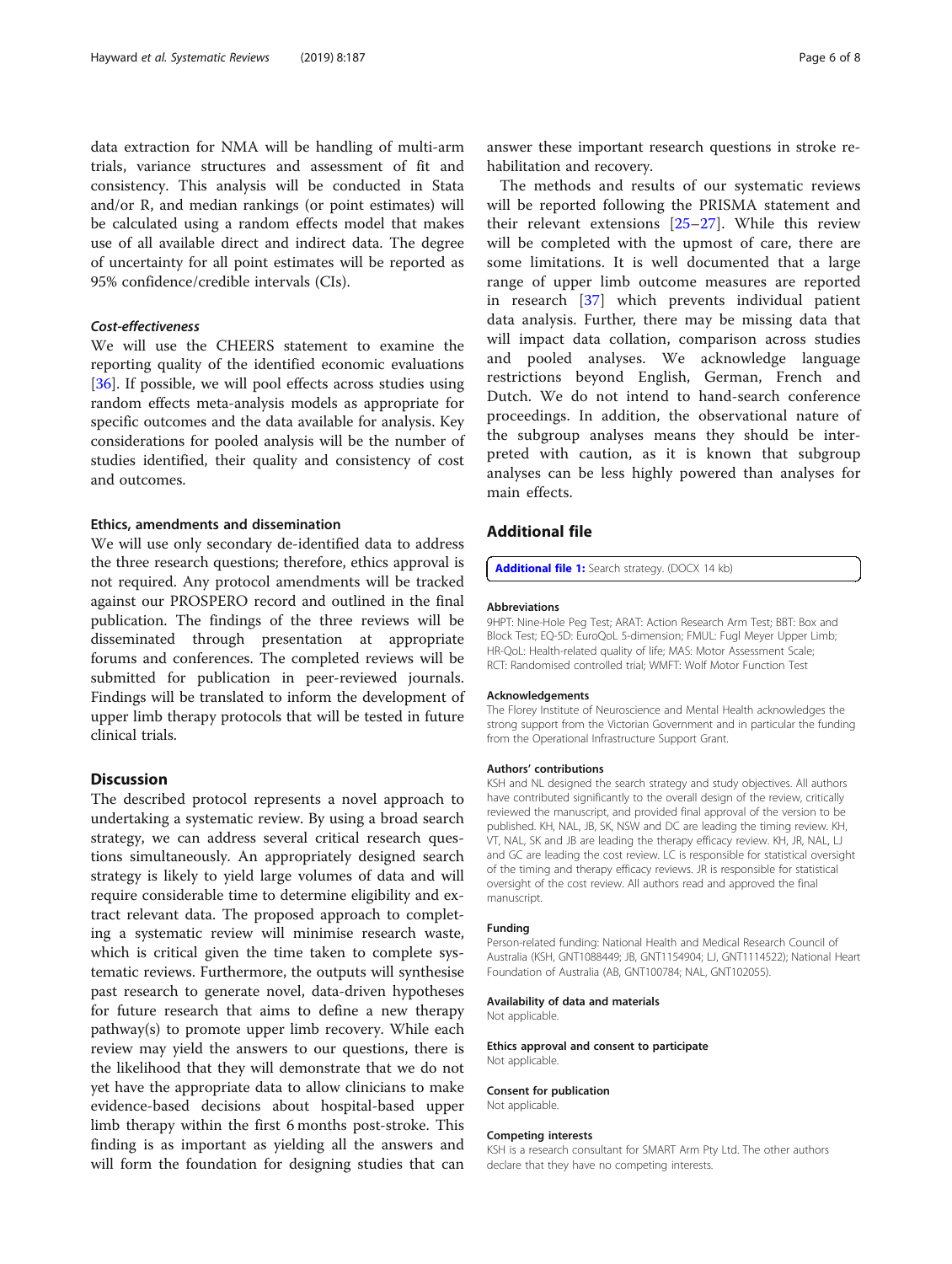# <span id="page-6-0"></span>Author details

<sup>1</sup>Melbourne School of Health Sciences, University of Melbourne, Parkville, Melbourne, Australia. <sup>2</sup>AVERT Early Rehabilitation Research Group, Stroke Theme, Florey Institute of Neuroscience and Mental Health, Parkville, Melbourne, Australia. <sup>3</sup>NHMRC CRE in Stroke Rehabilitation and Brain Recovery, University of Melbourne, Heidelberg, Melbourne, VIC 3084, Australia. <sup>4</sup>Stroke Theme, Florey Institute of Neuroscience and Mental Health and Neurology Department, Austin Health, Heidelberg, Melbourne, VIC, Australia. <sup>5</sup>College of Nursing and Health Sciences, Flinders University, Adelaide, Australia. <sup>6</sup>UCL Institute of Neurology and The National Hospital for Neurology and Neurosurgery, London, UK. <sup>7</sup>Melbourne Medical School, University of Melbourne, Parkville, Melbourne, Australia. <sup>8</sup>College of Science, Health and Engineering, La Trobe University, Bundoora, Melbourne, VIC, Australia. <sup>9</sup>Occupational Therapy Department, Alfred Health, Prahran, Melbourne, VIC, Australia. <sup>10</sup>Department of Cellular and Molecular Medicine, University of Ottawa and Canadian Partnership for Stroke Recovery, Ottawa, Canada. 11Department of Neurology, Alfred Health, Prahran, Melbourne, VIC, Australia. 12The Department of Clinical Neuroscience, Central Clinical School, Monash University, Melbourne, Australia. 13Melbourne Dementia Research Centre, Florey Institute of Neuroscience and Mental Health, Heidelberg, Melbourne, VIC, Australia. 14Neurology Department, Austin Health, Heidelberg, Melbourne, VIC, Australia. <sup>15</sup>Eastern Clinical Research Unit and Neurology Department, Eastern Health, Melbourne, VIC, Australia. <sup>16</sup>School of Allied Health (Occupational Therapy), La Trobe University, Bundoora, Melbourne, VIC, Australia.

# Received: 2 January 2019 Accepted: 2 July 2019 Published online: 25 July 2019

#### References

- 1. Nakayama H, Jorgensen HS, Rasschou HO, Olsen TS. Recovery of upper extremity function in stroke patients: the Copenhagen Stroke Study. Arch Phys Med Rehabil. 1994;75:394–8.
- 2. Persson HC, Parziali M, Danielsson A, Sunnerhagen KS. Outcome and upper extremity function within 72 hours after first occasion of stroke in an unselected population at a stroke unit. A part of the SALGOT study. BMC Neurology. 2012;12:162.
- 3. Lawrence ES, Coshall C, Dundas R, Stewart J, Rudd AG, Howard R, et al. Estimates of the prevalence of acute stroke impairments and disability in a multiethnic population. Stroke. 2001;32(6):1279–84.
- 4. Duncan PW, Goldstein LB, Matchar D, Divine GW, Feussner J. Measurement of motor recovery after stroke. Outcome assessment and sample size requirements. Stroke. 1992;23:1084–9.
- 5. Simpson L, Hayward KS, McPeake M, Eng JJ. An updated distribution of upper limb weakness post stroke: are fewer people experiencing arm weakness today? Int J Stroke. 2018;13:41.
- 6. Lannin N, Ada L, Lindley R, Longworth M, McCluskey A, Middleton S. Stroke clinicians' priorities for stroke research. Internet J Allied Health Sci Pract. 2012;10:1–7.
- 7. Pollock A, St George B, Fenton M, Firkins L. Top 10 research priorities relating to life after stroke--consensus from stroke survivors, caregivers, and health professionals. Int J Stroke. 2014;9(3):313–20.
- 8. Hayward KS, Brauer SG. Dose of arm activity training during acute and subacute rehabilitation post stroke: a systematic review of the literature. Clin Rehabil. 2015;29:1234–43.
- 9. Winstein CJ, Wolf SL, Dromerick AW, Lane CJ, Nelsen MA, Lewthwaite R, et al. Effect of a task-oriented rehabilitation program on upper extremity recovery following motor stroke: the ICARE Randomized Clinical Trial. JAMA. 2016;315(6):571–81.
- 10. Kwakkel G, Winters C, van Wegen EE, Nijland RH, van Kuijk AA, Visser-Meily A, et al. Effects of unilateral upper limb training in two distinct prognostic groups early after stroke: the EXPLICIT-Stroke Randomized Clinical Trial. Neurorehabil Neural Repair. 2016;30(9):804–16.
- 11. Lang CE, Strube MJ, Bland MD, Waddell KJ, Cherry-Allen KM, Nudo RJ, et al. Dose response of task-specific upper limb training in people at least 6 months poststroke: A phase II, single-blind, randomized, controlled trial. Ann Neurol. 2016;80:342–54.
- 12. Lohse KR, Lang CE, Boyd LA. Is more better? Using meta-data to explore dose-response relationships in stroke rehabilitation. Stroke. 2014;45:2053–8.
- 13. Schneider EJ, Lannin NA, Ada L, Schmidt J. Increasing the amount of usual rehabilitation improves activity after stroke: a systematic review. J Physiother. 2016;62(4):182–7.
- 14. Stroke Foundation. Clinical Guidelines for Stroke Management. Melbourne; 2017.
- 15. Biernaskie J, Chernenko G, Corbett D. Efficacy of rehabilitative experience declines with time after focal ischemic brain injury. J Neurosci. 2004;24:1245–54.
- 16. Wahl AS, Omlor W, Rubio JC, Chen JL, Zheng H, Schroter A, et al. Neuronal repair. Asynchronous therapy restores motor control by rewiring of the rat corticospinal tract after stroke. Science. 2014;344(6189):1250–5.
- 17. Bernhardt J, Hayward KS, Kwakkel G, Ward NS, Wolf SL, Borschmann K, et al. Agreed definitions and a shared vision for new standards in stroke recovery research: the Stroke Recovery and Rehabilitation Roundtable taskforce. Int J Stroke. 2017;12:444–50.
- 18. Kwakkel G, Kollen BJ, Van der Grond J, Prevo AJ. Probability of regaining dexterity in the flaccid upper limb: the impact of severity of paresis and time since onset in acute stroke. Stroke. 2003;34:2181–6.
- 19. Dromerick AW, Lang CE, Birkenmeier RL, Wagner JM, Miller JP, Videen TO, et al. Very Early Constraint-Induced Movement during Stroke Rehabilitation (VECTORS). A single-center RCT. Neurology. 2009;73:195–201.
- 20. French B, Thomas LH, Coupe J, McMahon NE, Connell L, Harrison, Let al. Repetitive task training for improving functional ability after stroke. Cochrane Database Syst Rev. 2016;11:CD006073.
- 21. Corbetta D, Sirtori V, Moja L, Gatti R. Constraint-induced movement therapy in stroke patients: systematic review and meta-analysis. Eur J Phys Rehabil Med. 2010;46:537–44.
- 22. Mehrholz J, Hadrich A, Platz T, Kugler J, Pohl M. Electromechanical and robot-assisted arm training for improving generic activities of daily living, arm function and arm muscle strength after stroke. Cochrane Database Syst Rev. 2012;6:CD006876.
- 23. Winter J, Hunter S, Sim J, Crome P. Hands-on therapy interventions for upper limb motor dysfunction following stroke. Cochrane Database Syst Rev. 2011;6:CD006609.
- 24. Wattchow KA, McDonnell MN, Hillier SL. Rehabilitation interventions for upper limb function in the first four weeks following stroke: a systematic review and meta-analysis of the evidence. Arch Phys Med Rehabil. 2018; 99(2):367–82.
- 25. Liberati A, Altman DG, Tetzlaff J, Mulrow C, Gotzsche PC, Ioannidis JP, et al. The PRISMA statement for reporting systematic reviews and meta-analyses of studies that evaluate healthcare interventions: explanation and elaboration. Bmj. 2009;339:b2700.
- 26. Stewart LA, Clarke M, Rovers M, Riley RD, Simmonds M, Stewart G, et al. Preferred reporting items for systematic review and meta-analyses of individual participant data: the PRISMA-IPD Statement. JAMA. 2015;313(16):1657–65.
- 27. Hutton B, Salanti G, Caldwell DM, Chaimani A, Schmid CH, Cameron C, et al. The PRISMA extension statement for reporting of systematic reviews incorporating network meta-analyses of health care interventions: checklist and explanations. Ann Intern Med. 2015;162(11):777–84.
- 28. Pollock A, Farmer SE, Brady MC, Langhorne P, Mead GE, Mehrholz J, et al. Interventions for improving upper limb function after stroke. Cochrane Database Syst Rev. 2014;11:CD010820.
- 29. Kwakkel G, Lannin N, Borschmann K, English C, Ali M, Churilov L, et al. Standardised measurement of sensorimotor recovery in stroke trials: consensus-based core recommendations from the Stroke Recovery and Rehabilitation Roundtable (SRRR). Int J Stroke. 2017;12:451–61.
- 30. Brazier J, Ratcliffe J, Salomon J, Tsuchiya A. Measuring and valuing health benefits for economic evaluation. 2nd ed. Oxford: Oxford University Press; 2016.
- 31. Drummond M, Sculpher M, Claxton K, Stoddart G, Torrance G. Methods for the economic evaluation of health care programmes. Oxford: Oxford University Press; 2015.
- 32. Covidence systematic review software VHI, Melbourne, Australia. Available at [www.covidence.org](http://www.covidence.org).
- 33. Higgins JP, Altman DG, Gotzsche PC, Juni P, Moher D, Oxman AD, et al. The Cochrane Collaboration's tool for assessing risk of bias in randomised trials. BMJ. 2011;343:d5928.
- 34. Sterne JA, Hernan MA, Reeves BC, Savovic J, Berkman ND, Viswanathan M, et al. ROBINS-I: a tool for assessing risk of bias in non-randomised studies of interventions. BMJ. 2016;355:i4919.
- 35. Balshem H, Helfand M, Schünemann HJ, Oxman AD, Kunz R, Brozek J, et al. GRADE guidelines: 3. Rating the quality of evidence. J Clin Epidemiol. 2011; 64:401–6.
- 36. Husereau D, Drummond M, Petrou S, Carswell C, Moher D, Greenberg D, et al. Consolidated Health Economic Evaluation Reporting Standards (CHEERS) statement. Value Health. 2013;16(2):e1–5.